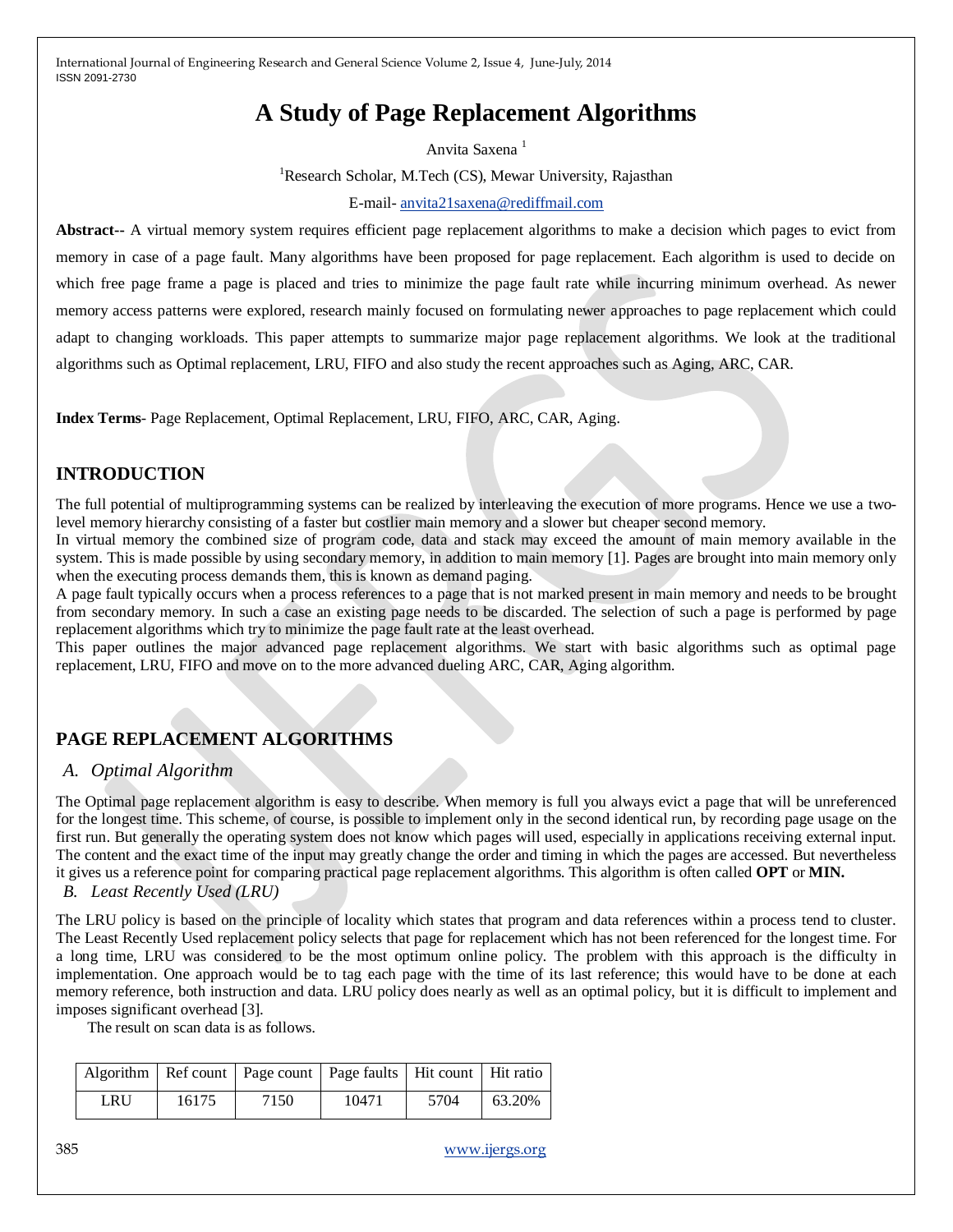

Scan datapage fault ratio using LRU

#### *C. First In First Out (FIFO)*

The simple First-In, First-Out (FIFO) algorithm is also applicable to page replacement. All pages in main memory are kept in a list where the newest page is in head and the oldest in tail. When a page needs to be evicted, the oldest page is selected and the page is inserted to the head of the list and the page at the tail is swapped out. Another implementation is using a ring (usually referred to as clock): Every time a page has to be replaced, the page the pointer points at is swapped out and at the same place the new page is swapped in. After this, the pointer moves to the next page. The FIFO algorithm's performance is rather bad [2]. The result on scan data is as follows :

|             |       |      | Algorithm   Ref count   Page count   Page faults   Hit count   Hit ratio |      |        |
|-------------|-------|------|--------------------------------------------------------------------------|------|--------|
| <b>FIFO</b> | 16175 | 7150 | 11539                                                                    | 4636 | 51.37% |



Scan data page fault ratio using FIFO

#### *D. Adaptive Replacement Cache (ARC)*

The Adaptive Replacement Cache (ARC) is an adaptive page replacement algorithm developed at the IBM Almaden Research Center [4]. The algorithm keeps a track of both frequently used and recently used pages, along with some history data regarding eviction for both. ARC maintains two LRU lists: L1 and L2. The list L1 contains all the pages that have been accessed exactly once recently, while the list L2 contains the pages that have been accessed at least twice recently. Thus L1 can be thought of as capturing short-term utility (recency) and L2 can be thought of as capturing long term utility (frequency). Each of these lists is split into top cache entries and bottom ghost entries. That is, L1 is split into T1 and B1, and L2 is split into T2 and B2. The entries in T1 union T2 constitute the cache, while B1 and B2 are ghost lists. These ghost lists keep a track of recently evicted cache entries and help in adapting the behavior of the algorithm. In addition, the ghost lists contain only the meta-data and not the actual pages. The cache directory is thus organized into four LRU lists:

1. T1, for recent cache entries

2. T2, for frequent entries, referenced at least twice

3. B1, ghost entries recently evicted from the T1 cache, but are still tracked.

4. B2, similar ghost entries, but evicted from T2

If the cache size is *c*, then  $|T1 + T2| = c$ . suppose  $|T1| = p$ ,

386 [www.ijergs.org](http://www.ijergs.org/)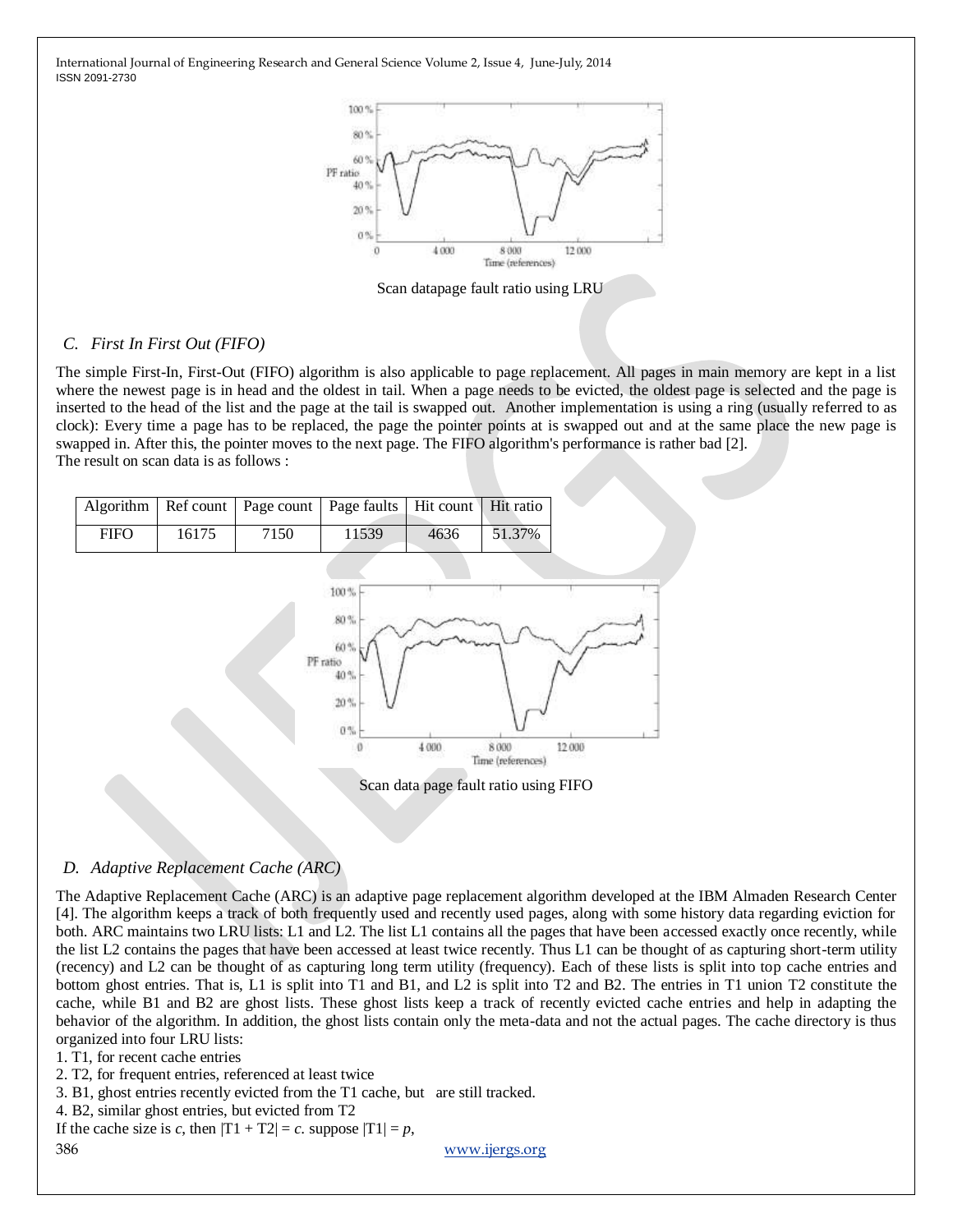then  $|T2| = c - p$ . The ARC algorithm continually adapts the value of parameter p depending on whether the current workload favors recency or frequency. If recency is more prominent in the current workload, *p* increases; while if frequency is more prominent, *p* decreases (*c* - *p* increases).

Also, the size of the cache directory,  $|L1| + |L2| = 2c$ .

For a fixed  $p$ , the algorithm for replacement would be as:

1. If  $|T1| > p$ , replace the LRU page in T1

2. If  $|T1| < p$ , replace the LRU page in T2

3. If  $|T1| = p$  and the missed page is in B1, replace the LRU page in T2

4. If  $|T_1| = p$  and the missed page is in B2, replace the LRU page in T1

The adaptation of the value of *p* is based on the following idea: If there is a hit in B1 then the data stored from the point of view of recency has been useful and more space should be allotted to store the least recently used one time data. Thus, we should increase the size of T1 for which the value of *p* should increase. If there is a hit in B2 then the data stored from the point of view of frequency was more relevant and more space should be allotted to T2. Thus, the value of *p* should decrease. The amount by which *p* should deviate is given by the relative sizes of B1 and B2.

#### *E. CLOCK with Adaptive Replacement (CAR)*

CAR attempts to merge the adaptive policy of ARC with the implementation efficiency of CLOCK [5]. The algorithm maintains four doubly linked lists T1, T2, B1, and B2. T1 and T2 are CLOCKs while B1 and B2 are simple LRU lists. The concept behind these lists is same as that for ARC. In addition, the lists T1 and T2 i.e. the pages in the cache, have a reference bit that can be set or reset. The precise definition of four lists is as follows:

1. *T*10 and *B*1 contains all the pages that are referenced exactly once since its most recent eviction from *T*1 U *T*2 U *B*1 U *B*2 or was never referenced before since its inception.

2. *T*11 , *B*2 and *T*2 contains all the pages that are referenced

more than once since its most recent eviction from *T*1 U *T*2 U *B*1 U *B*2.

The two important constraints on the sizes of T1, T2, B1and B2 are:

 $1.0 \leq |T1| + |B1| \leq c$ . By definition, *T1* U *B1* captures recency. The size of recently accessed pages and frequently accessed pages keep on changing. This prevents pages which are accessed only once from taking up the entire cache directory of size 2*c* since increasing size of *T*1 U *B*1 indicates that the recently referenced pages are not being referenced again which in turn means the recency data that is stored is not helpful. Thus it means that only the frequently used pages are re-referenced or new pages are being referenced.

2.  $0 \leq |T2|+|B2| \leq 2c$ . If only a set of pages are being accessed frequently, there are no new references. The cache directory has information regarding only frequency.

#### *F. Aging*

The aging algorithm is somewhat tricky: It uses a bit field of w bits for each page in order to track its accessing profile. Every time a page is read, the first (i.e. most significant) bit of the page's bit field is set. Every n instructions all pages' bit fields are right-shifted by one bit. The next page to replace is the one with the lowest (numerical) value of its bit field. If there are several pages having the same value, an arbitrary page is chosen. The aging algorithm works very well in many cases, and sometimes even better than LRU, because it looks behind the last access. It furthermore is rather easy to implement, because there are no expensive actions to perform when reading a page. However, finding the page with the lowest bit field value usually takes some time. Thus, it might be necessary to predetermine the next page to be swapped out in background [6].

#### **ANALYSIS**

Offline performance of the algorithms is measured as page fault count and hit ratio. Hit ratio (hr) is calculated as

 $hr = 100 - mr$ .

Miss ratio (mr) is

 $mr = 100$  ((#pf - #distinct)/(#refs - #distinct)),

where #pf is the number of page faults, #distinct is the number of distinct pages used in the trace and #refs is The number of references in the trace.